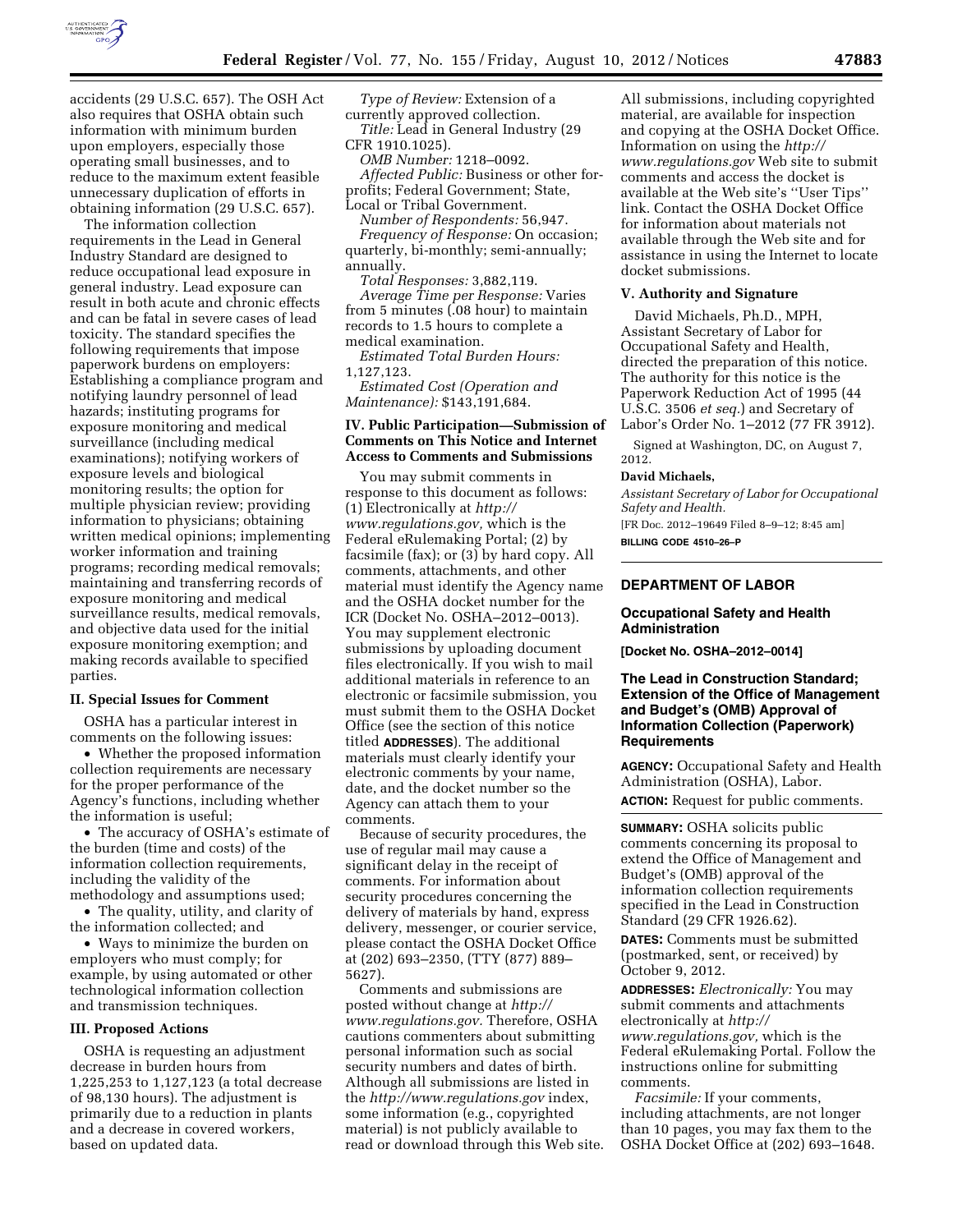*Mail, hand delivery, express mail, messenger, or courier service:* When using this method, you must submit a copy of your comments and attachments to the OSHA Docket Office, OSHA Docket No. OSHA–2012–0014, U.S. Department of Labor, Occupational Safety and Health Administration, Room N–2625, 200 Constitution Avenue NW., Washington, DC 20210. Deliveries (hand, express mail, messenger, and courier service) are accepted during the Department of Labor's and Docket Office's normal business hours, 8:15 a.m. to 4:45 p.m., e.t.

*Instructions:* All submissions must include the Agency name and OSHA docket number (OSHA–2012–0014) for the Information Collection Request (ICR). All comments, including any personal information you provide, are placed in the public docket without change, and may be made available online at *[http://www.regulations.gov.](http://www.regulations.gov)*  For further information on submitting comments see the ''Public Participation'' heading in the section of this notice titled ''**SUPPLEMENTARY INFORMATION**.''

*Docket:* To read or download comments or other material in the docket, go to *<http://www.regulations.gov>*  or the OSHA Docket Office at the address above. All documents in the docket (including this **Federal Register**  notice) are listed in the *[http://](http://www.regulations.gov) [www.regulations.gov](http://www.regulations.gov)* index; however, some information (e.g., copyrighted material) is not publicly available to read or download from the Web site. All submissions, including copyrighted material, are available for inspection and copying at the OSHA Docket Office. You may also contact Theda Kenney at the address below to obtain a copy of the ICR.

## **FOR FURTHER INFORMATION CONTACT:**

Theda Kenney or Todd Owen, Directorate of Standards and Guidance, OSHA, U.S. Department of Labor, Room N–3609, 200 Constitution Avenue NW., Washington, DC 20210; telephone (202) 693–2222.

## **SUPPLEMENTARY INFORMATION:**

## **I. Background**

The Department of Labor, as part of its continuing effort to reduce paperwork and respondent (*i.e.,* employer) burden, conducts a preclearance consultation program to provide the public with an opportunity to comment on proposed and continuing information collection requirements in accordance with the Paperwork Reduction Act of 1995  $(PRA-95)$  (44 U.S.C. 3506(c)(2)(A)). This program ensures that information is in the desired format, reporting burden

(time and costs) is minimal, collection instruments are clearly understood, and OSHA's estimate of the information collection burden is accurate. The Occupational Safety and Health Act of 1970 (the OSH Act) (29 U.S.C. 651 *et seq.*) authorizes information collection by employers as necessary or appropriate for enforcement of the OSH Act or for developing information regarding the causes and prevention of occupational injuries, illnesses, and accidents (29 U.S.C. 657). The OSH Act also requires that OSHA obtain such information with minimum burden upon employers, especially those operating small businesses, and to reduce to the maximum extent feasible unnecessary duplication of efforts in obtaining information (29 U.S.C. 657).

The purpose of the Lead in Construction Standard and its information collection requirements is to reduce occupational lead exposure in the construction industry. Lead exposure can result in both acute and chronic effects and can be fatal in severe cases of lead toxicity. Some of the health effects associated with lead exposure include brain disorders which can lead to seizures, coma, and death; anemia; neurological problems; high blood pressure; kidney problems; reproductive problems; and decreased red blood cell production. The Standard requires that employers: Establish and maintain a training program; review the compliance program annually; provide exposure monitoring and medical surveillance programs; and maintain exposure monitoring and medical surveillance records. The records are used by employees, physicians, employers and OSHA to determine the effectiveness of the employer's compliance efforts. The Standard seeks to reduce disease by requiring exposure monitoring to determine if lead exposures are too high, by requiring medical surveillance to determine if employee blood lead levels are too high, and by requiring treatment to reduce blood lead levels.

#### **II. Special Issues for Comment**

OSHA has a particular interest in comments on the following issues:

• Whether the proposed information collection requirements are necessary for the proper performance of the Agency's functions, including whether the information is useful;

• The accuracy of OSHA's estimate of the burden (time and costs) of the information collection requirements, including the validity of the

methodology and assumptions used; • The quality, utility, and clarity of

the information collected; and

• Ways to minimize the burden on employers who must comply; for example, by using automated or other technological information collection and transmission techniques.

## **III. Proposed Actions**

OSHA is requesting an adjustment increase in burden hours from 1,363,802 to 1,425,907 (a total increase of 62,105 hours). The adjustment is primarily due to estimated increases in the number of firms, based on updated data and estimates.

*Type of Review:* Extension of a currently approved collection.

*Title:* Lead in Construction Standard (29 CFR 1926.62).

*OMB Number:* 1218–0189.

*Affected Public:* Business or other forprofits; Federal Government; State, Local or Tribal Government.

*Number of Respondents:* 209,490. *Frequency of Response:* On occasion; Quarterly, Bi-monthly; Semi-annually; Annually.

*Total Responses:* 9,366,454. *Average Time per Response:* Varies from 1 minute (.02 hour) for a clerical employee to notify employees of their right to seek a second medical opinion to 8 hours to develop a compliance plan.

### *Estimated Total*

*Burden Hours:* 1,425,907. *Estimated Cost (Operation and Maintenance):* \$60,093,015.

## **IV. Public Participation—Submission of Comments on this Notice and Internet Access to Comments and Submissions**

You may submit comments in response to this document as follows: (1) Electronically at *[http://](http://www.regulations.gov)  [www.regulations.gov,](http://www.regulations.gov)* which is the Federal eRulemaking Portal; (2) by facsimile (fax); or (3) by hard copy. All comments, attachments, and other material must identify the Agency name and the OSHA docket number for the ICR (Docket No. OSHA–2012–0014). You may supplement electronic submissions by uploading document files electronically. If you wish to mail additional materials in reference to an electronic or facsimile submission, you must submit them to the OSHA Docket Office (see the section of this notice titled **ADDRESSES**). The additional materials must clearly identify your electronic comments by your name, date, and the docket number so the Agency can attach them to your comments.

Because of security procedures, the use of regular mail may cause a significant delay in the receipt of comments. For information about